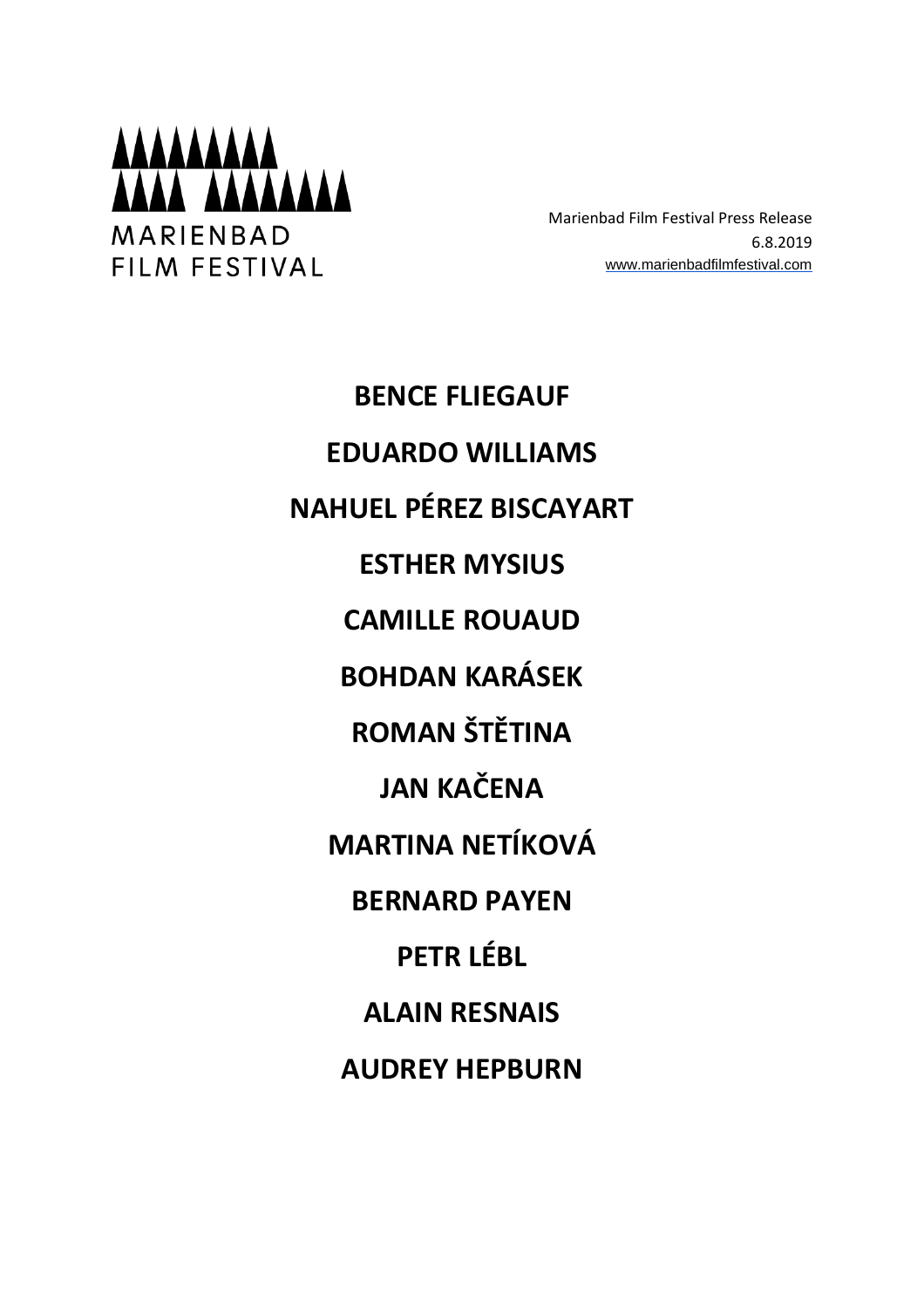**The Marienbad Film Festival will show a restored version of the Last Year In Marienbad movie. The festival will also welcome Eduardo Williams, Nahuel Pérez Biscayart and Bence Fliegauf.**

**In its'Retrospective'section, the Marienbad Film Festival, which takes place from 28th to 31st August this year, will present director Alain Resnais, showing a restored version of his film Last Year in Marienbad, and also the actress Audrey Hepburn. The festival will welcome one of the most important European directors Bence Fliegauf. The main 'Theater Electrique'section will feature film by award-winning Argentine director Eduardo Williams, who will introduce it personally together with the actor Nula Pérez Biscayart. This section will also present work of Czech authors Roman Štětina, Bohdan Karásek and Jan Kačena.**

The festival's main section 'Theater Electrique', which presents Czech as well as foreign filmmakers, is dedicated to experimental forms and narratives in the contemporary film production. Argentine director **Eduardo Williams**, whose short films were screened at the Cannes Film Festival and whose feature debut *The Human Surge* won a prize at the Locarno Film Festival, will present his latest short film **Parsi** in Mariánské Lázně. A co-producer of this short film was the actor Nahuel Pérez Biscayart who was nominated for the Best Actor Award at the European Film Awardsfor Robin Campillo's drama 120 BPM (winner of the Cannes 2017 Grand Prix). "Eduardo Williams's work and its actual reception prove that he is the undisputed hope of the contemporary world cinema. Nahuel Pérez Biscayart has been known to the Czech audience since 2014 when he received the Best Actor Award at the Karlovy Vary Film Festival for his role in the movie *Je suis à toi*, featured in the official competition. We are very honoured to be able to welcome these two talented artistsin Marienbad," says Lubomír Konečný.

The promising French film pair **Esther Mysius** and **Camille Rouaud** will also take part in the festival, bringing their short-length debut **Gueule d'Isère** and **Blanc Ninja**, their new project from Mongolia.

Among the guests of the Marienbad Film Festival will also be the Hungarian director **Bence Fliegauf**. One of the most important European directors, the winner of the Berlin Silver Bear for his movie *Just the Wind*, the Locarno festival winner with his'ambient film' *Milky Way* and the author of the hypnotic *Dealer* will have his Masterclass in Mariánské Lázně.

The domestic scene will be represented by a Czech director trio: **Bohdan Karásek** (\*1978) contemplates in his conversational title *Karel, já a ty (Karel, Me and You)* the stability and permanent nature of relationships, possibilities of choosing one partner for life and more broadly life of thirtysomethings in general from both the female and male perspectives - now and here. **Roman Štětina** (\*1986) is one of the few Czech artists who work with sound, combining it with visual arts. He will present a triptych of his new works in a new and unusual combination within a film screening at the festival. The playwright, dramaturge, filmmaker and elemental power **Jan Kačena** (\*1982) uses deliberate "unfinishedness" in his artistic expressions, which he considers to be of an added value. "We have included for example his'Petr Lébl' film **Člověk sisám se sebou vystačí, respektive nevystačí** (*The Perpetrator and the Bystander*). The individual sections of the festival are organically and inconspicuously interconnected in their thematic and ideological aspects. There is quite a number of these discreet links in the program and it is up to the viewers to discover them themselves," Konečný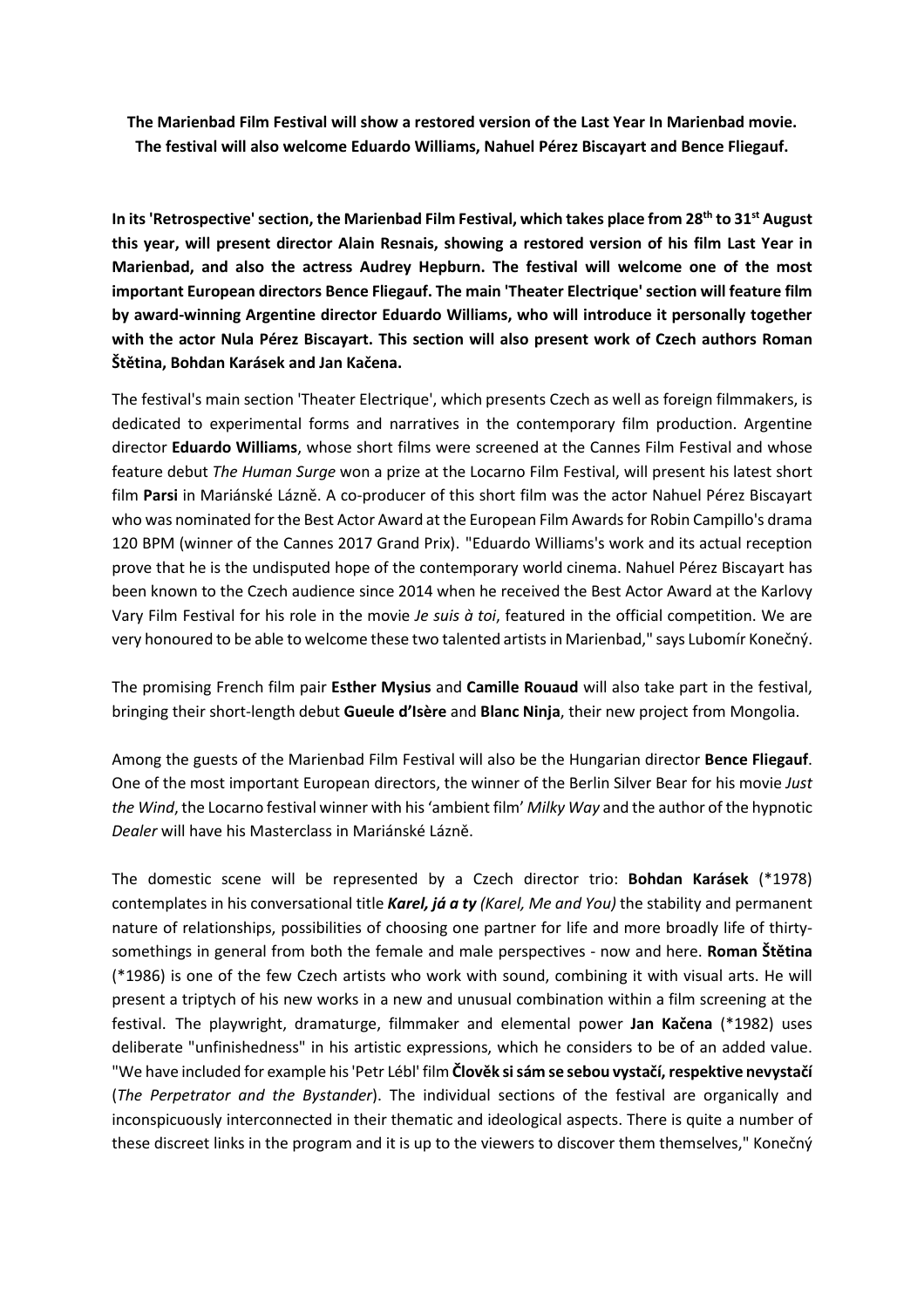reveals. The festival will also welcome producer Martina Netíková, who will present the work of the artist and Jindřich Chalupecký Award laureate Mark Ther.

This year, for the first time, our '**Retrospective**' section is devoted to two movie world icons: director **Alain Resnais** and actress **Audrey Hepburn**. *"Every year viewers will be able to see one of these artists'* films. There won't be all films of a given personality or their selection shown during a particular edition *of the festival, as is customary; this will rather be a simple retrospection dedicated to these authors,* lasting several years. Each year one movie. We will start with a screening of a restored version of *Resnais' Last Year in Marienbad which received the Golden Lion from the 1961 Venice International Film Festival jury,"* disclosed Lubomír Konečný. The final line ofthe festival will be drawn by the famous road movie *Two for the Road*, in which the Oscar-winning actress excels alongside Albert Finney.

The Marienbad Film Festival will also remember the director, actor, artist and artistic director of the Divadlo na Zábradlí theatre, **Petr Lébl**.

The film critic and dramaturge of La Cinémathèque française **Bernard Payen** will receive the Marienbad Prix. Visual concept of this prize was developed with a contribution from Nela Havlíčková, a Marienbad-based designer creating porcelain under the Nela brand, and Jakub Samek, graphic designer and typographer, the author of this year's Marienbad Film Festival graphics.

The *Forum Marienbad* section will bring films from all around the world with an experimental tinge selected in an international open call. *"A total of 142 works from 32 countries were submitted for the*  $4^{\text{th}}$  edition of the festival and for the festival were selected 14 Czech and 23 foreign projects," said Zuzana Stejskalová, director of the festival.

The accompanying program of the Marienbad Film Festival will be taken care of by the Mariánské Lázně civic association Švihák which has joined forces with the Full Moon music magazine again. Katarzia, Zabelov Group, + -0, Market, Kittchen, Aid Kid and Isama Zing will perform at the Ferdinand Spring colonnade, the film program will be spiced up by lectures, clip shows and electronic music workshop.

The trailer for the 4<sup>th</sup> edition of the Marienbad Film Festival was directed by Jan Hecht, who explained: "I was inspired by the characters of Resnais' Last Year in Marienbad and the people living in Mariánské Lázně and so I got them to meet at the Arbo Bar, the unofficial heart of the Marienbad Film Festival."

The festival subscriptions are already available via the GoOut network – [http://bit.ly/MFFvstupenky.](http://bit.ly/MFFvstupenky)

The Marienbad Film Festival takes place thanks to the support of the Czech Film Fund, the Ministry of Culture of the Czech Republic, the Karlovy Vary Region, the town of Mariánské Lázně, local patrons and businesses such as: Léčebné Lázně Mariánské Lázně, a.s., Smart-Con s.r.o., Argia s.r.o, Srovname.cz, Smaragd, Olympia Hotel, Christo Group s.r.o. and others.

**Visuals for download:** http: [//bit.ly/MFFpresskit](http://bit.ly/MFFpresskit) **Web Site:** [www.marienbadfilmfestival.com](http://www.marienbadfilmfestival.com/) **Facebook:** https: [//www.facebook.com/marienbadfilmfestival/](https://www.facebook.com/marienbadfilmfestival/) **Facebook Event:** https: [//www.facebook.com/events/807507626291329/](https://www.facebook.com/events/807507626291329/)